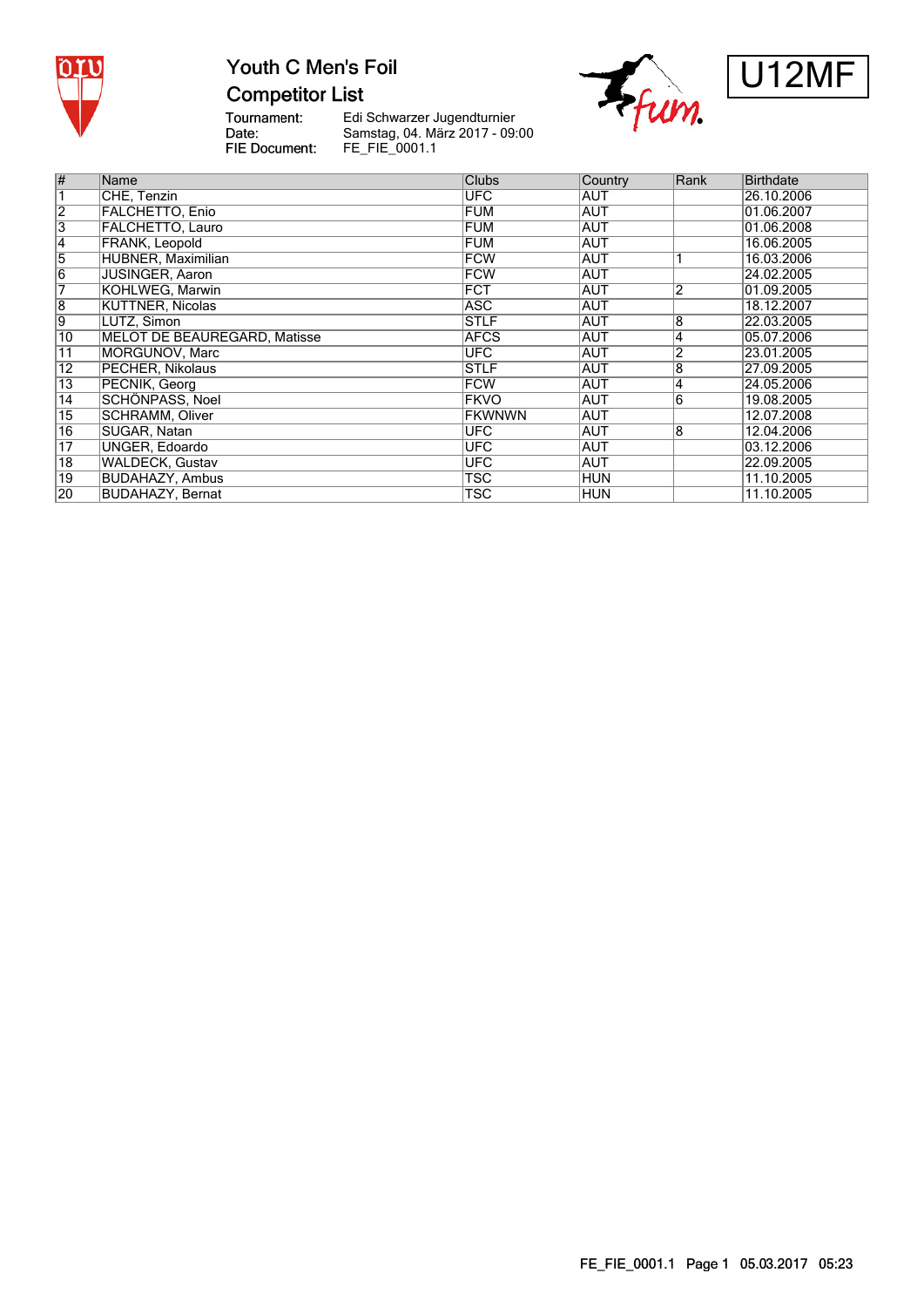| Edi Schwarzer Jugendturnier |                                                                                                                           |  |  |  |  |  |  |  |  |  |
|-----------------------------|---------------------------------------------------------------------------------------------------------------------------|--|--|--|--|--|--|--|--|--|
| Mödling                     |                                                                                                                           |  |  |  |  |  |  |  |  |  |
| Samstag, 04. März 2017      |                                                                                                                           |  |  |  |  |  |  |  |  |  |
| <b>Youth C Men's Foil</b>   |                                                                                                                           |  |  |  |  |  |  |  |  |  |
| Total # of competitors: 20  |                                                                                                                           |  |  |  |  |  |  |  |  |  |
| Round 1                     | 2 pools of 7, 1 pool of 6<br>All competitors (100%) promoted to the next round                                            |  |  |  |  |  |  |  |  |  |
| Round 2                     | 4 pools of 5<br>All competitors (100%) promoted to the next round<br>Use the combined pool results to seed the next round |  |  |  |  |  |  |  |  |  |
| Round 3                     | Complete DE table of 16 fenced through the finals, no fence-off for third                                                 |  |  |  |  |  |  |  |  |  |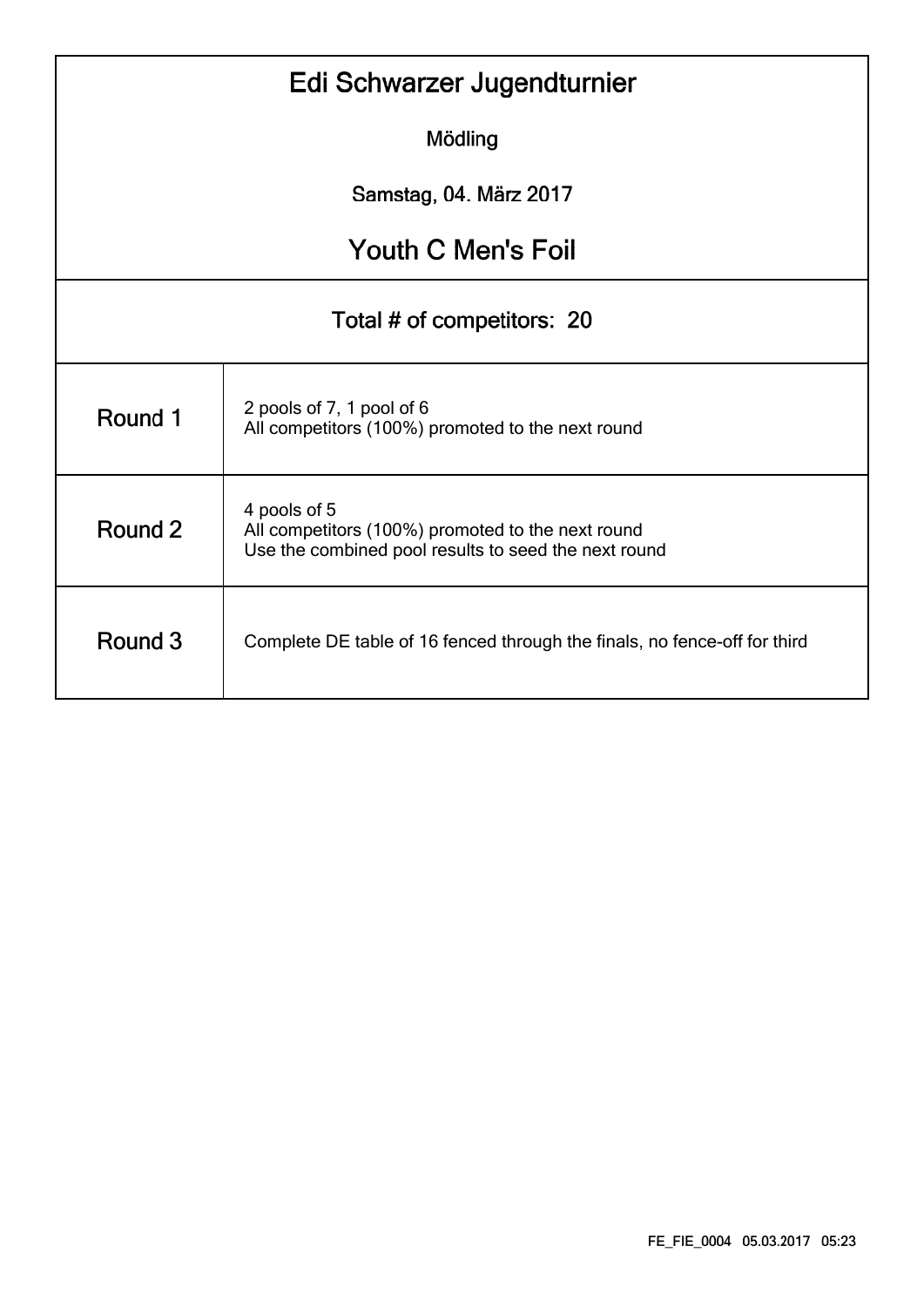

# Seeding for Round #1 - Pool

Tournament:<br>Date: FIE Document:





| Seed            | Name                                | Club          | Country    | Rank           | <b>Notes</b> |
|-----------------|-------------------------------------|---------------|------------|----------------|--------------|
|                 | HUBNER, Maximilian                  | <b>FCW</b>    | <b>AUT</b> |                |              |
| $\overline{2}$  | KOHLWEG. Marwin                     | <b>FCT</b>    | <b>AUT</b> | 2              |              |
| $\overline{3}$  | MORGUNOV, Marc                      | <b>UFC</b>    | AUT        | $\overline{2}$ |              |
| 4               | <b>MELOT DE BEAUREGARD, Matisse</b> | <b>AFCS</b>   | <b>AUT</b> | 4              |              |
| 5               | PECNIK, Georg                       | <b>FCW</b>    | <b>AUT</b> | 4              |              |
| $\overline{6}$  | SCHÖNPASS, Noel                     | <b>FKVO</b>   | <b>AUT</b> | 6              |              |
| 7               | SUGAR, Natan                        | <b>UFC</b>    | AUT        | 8              |              |
| $\overline{8}$  | PECHER, Nikolaus                    | <b>STLF</b>   | AUT        | 8              |              |
| 9               | LUTZ, Simon                         | <b>STLF</b>   | <b>AUT</b> | 8              |              |
| 10              | <b>JUSINGER, Aaron</b>              | <b>FCW</b>    | AUT        |                |              |
| $\overline{11}$ | FALCHETTO, Enio                     | <b>FUM</b>    | <b>AUT</b> |                |              |
| $\overline{12}$ | CHE, Tenzin                         | <b>UFC</b>    | AUT        |                |              |
| $\overline{13}$ | <b>BUDAHAZY, Bernat</b>             | TSC           | <b>HUN</b> |                |              |
| $\overline{15}$ | <b>SCHRAMM. Oliver</b>              | <b>FKWNWN</b> | <b>AUT</b> |                |              |
| $\overline{16}$ | <b>BUDAHAZY, Ambus</b>              | TSC           | HUN        |                |              |
| $\overline{17}$ | <b>WALDECK, Gustav</b>              | <b>UFC</b>    | AUT        |                |              |
| $\overline{18}$ | FRANK, Leopold                      | <b>FUM</b>    | AUT        |                |              |
| $\overline{19}$ | FALCHETTO, Lauro                    | <b>FUM</b>    | IAUT       |                |              |
| 20              | <b>KÜTTNER, Nicolas</b>             | ASC           | AUT        |                |              |
| $\overline{21}$ | UNGER, Edoardo                      | <b>UFC</b>    | IAUT       |                |              |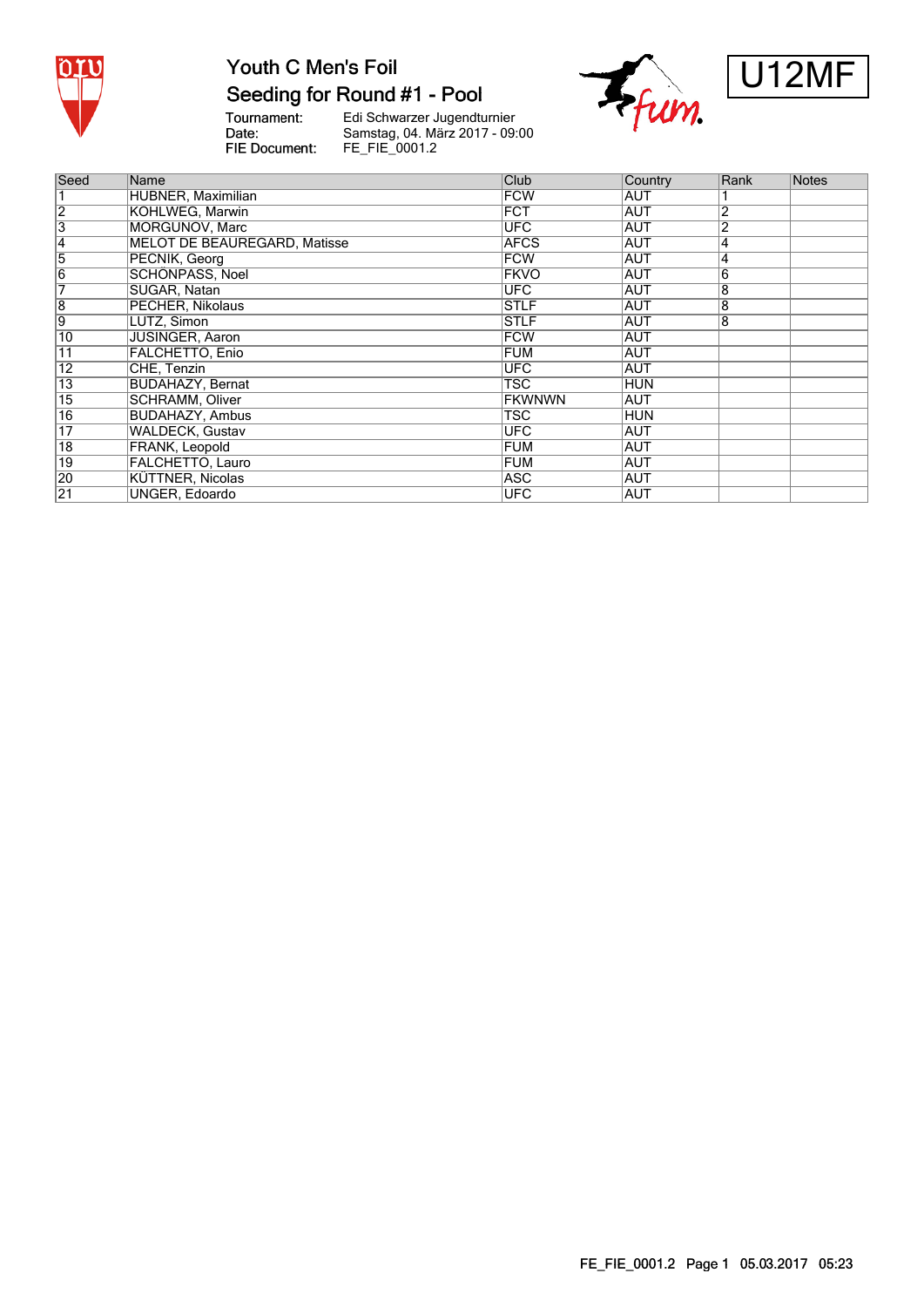

### Youth C Men's Foil **Pool Results**





Tournament: Date: FIE Document:

|                | Strip 1                 | Referee(s):<br>SOMOSKEOY, Peter (NTE / HUN) |                         |                |                |                |                |                |                |                |             |        |    |      |                      |
|----------------|-------------------------|---------------------------------------------|-------------------------|----------------|----------------|----------------|----------------|----------------|----------------|----------------|-------------|--------|----|------|----------------------|
|                | 09:00                   | REUMÜLLER, Martina (FUM / AUT)              |                         |                |                |                |                |                |                |                |             |        |    |      |                      |
| Name           |                         | <b>Affiliation</b>                          | #                       |                | 2              | 3              | 4              | 5              | 6              | 7              | v           | V/M TS |    | - TR | $\lfloor nd \rfloor$ |
| SUGAR, Natan   |                         | UFC / AUT                                   | $\mathbf{1}$            |                | D <sub>3</sub> | D <sub>3</sub> | D3             | D <sub>2</sub> | D <sub>0</sub> | D <sub>3</sub> | $\mathbf 0$ | 0,00   | 14 | 24   | $-10$                |
|                | FALCHETTO, Lauro        | FUM / AUT                                   | $\overline{2}$          | V <sub>4</sub> |                | V <sub>4</sub> | V4             | D <sub>1</sub> | D <sub>2</sub> | D <sub>0</sub> | 3           | 0,50   | 15 | 18   | $-3$                 |
|                | <b>BUDAHAZY, Bernat</b> | TSC / HUN                                   | 3                       | V <sub>4</sub> | D1             |                | V4             | V <sub>4</sub> | D <sub>3</sub> | D <sub>2</sub> | 3           | 0,50   | 18 | 17   | 1                    |
| CHE, Tenzin    |                         | UFC / AUT                                   | $\overline{\mathbf{4}}$ | V4             | D <sub>2</sub> | D <sub>1</sub> |                | D <sub>3</sub> | D <sub>2</sub> | D1             | 1           | 0.17   | 13 | 23   | $-10$                |
| FRANK, Leopold |                         | FUM / AUT                                   | 5                       | V <sub>4</sub> | V <sub>4</sub> | D <sub>1</sub> | V4             |                | D <sub>3</sub> | D <sub>1</sub> | 3           | 0,50   | 17 | 18   | $-1$                 |
|                | SCHÖNPASS, Noel         | FKVO / AUT                                  | 6                       | V4             | V <sub>4</sub> | V4             | V <sub>4</sub> | V <sub>4</sub> |                | D <sub>1</sub> | 5           | 0,83   | 21 | 14   | 7                    |
|                | HUBNER, Maximilian      | FCW / AUT                                   |                         | V <sub>4</sub> | V <sub>4</sub> | V <sub>4</sub> | V <sub>4</sub> | V <sub>4</sub> | V <sub>4</sub> |                | 6           | 1,00   | 24 | 8    | 16                   |

| η             | Strip 2                 | Referee(s):<br>BRIGOLA, Peter (AUT) |                |                |                |                |                |                |                |                |      |        |     |                |
|---------------|-------------------------|-------------------------------------|----------------|----------------|----------------|----------------|----------------|----------------|----------------|----------------|------|--------|-----|----------------|
|               | 09:00                   | WENDT, Benny (UFC / AUT)            |                |                |                |                |                |                |                |                |      |        |     |                |
| Name          |                         | Affiliation                         | #              |                | $\overline{2}$ | 3              | $\overline{4}$ | 5              | 6              | v              |      | V/M TS | TR. | nd             |
|               | <b>WALDECK, Gustav</b>  | UFC / AUT                           | 1              |                | D <sub>2</sub> | V4             | D <sub>2</sub> | V4             | V4             | 3              | 0,60 | 16     | 11  | -5             |
| PECNIK, Georg |                         | FCW / AUT                           | $\overline{2}$ | V <sub>4</sub> |                | V <sub>4</sub> | D <sub>3</sub> | D <sub>1</sub> | D <sub>2</sub> | $\overline{2}$ | 0,40 | 14     | 12  | $\overline{2}$ |
|               | <b>KÜTTNER, Nicolas</b> | ASC / AUT                           | 3              | D1             | D <sub>0</sub> |                | D <sub>2</sub> | D <sub>0</sub> | D <sub>3</sub> | $\mathbf 0$    | 0,00 | 6      | 20  | $-14$          |
|               | FALCHETTO, Enio         | FUM / AUT                           | 4              | V4             | V4             | V <sub>4</sub> |                | D <sub>2</sub> | D <sub>2</sub> | 3              | 0,60 | 16     | 15  |                |
|               | KOHLWEG, Marwin         | FCT / AUT                           | 5              | D1             | V <sub>2</sub> | V4             | V4             |                | V <sub>4</sub> | 4              | 0,80 | 15     | 7   | -8             |
|               | PECHER, Nikolaus        | STLF / AUT                          | 6              | D1             | V4             | V4             | V4             | D <sub>0</sub> |                | 3              | 0,60 | 13     | 15  | $-2$           |

| 3                     | Strip 3                      | Referee(s):<br>PENNINGER, Philipp (FCW / AUT) |                |                |                |                |                |                |                |                |                |      |                |     |       |
|-----------------------|------------------------------|-----------------------------------------------|----------------|----------------|----------------|----------------|----------------|----------------|----------------|----------------|----------------|------|----------------|-----|-------|
|                       | 09:00                        | TANZMEISTER, Alois (ASC / AUT)                |                |                |                |                |                |                |                |                |                |      |                |     |       |
| Name                  |                              | <b>Affiliation</b>                            | #              |                | 2              | 3              | $\overline{4}$ | 5              | 6              | 7              | v              | V/M  | <b>TS</b>      | TR. | Ind   |
| <b>UNGER, Edoardo</b> |                              | UFC / AUT                                     | 1              |                | D <sub>2</sub> | V4             | D <sub>0</sub> | V <sub>4</sub> | D <sub>0</sub> | D <sub>2</sub> | $\overline{2}$ | 0,33 | 12             | 17  | -5    |
|                       | <b>JUSINGER, Aaron</b>       | FCW / AUT                                     | $\overline{2}$ | V <sub>4</sub> |                | V <sub>4</sub> | D <sub>0</sub> | V <sub>4</sub> | D <sub>0</sub> | D <sub>3</sub> | 3              | 0,50 | 15             | 16  | $-1$  |
| LUTZ, Simon           |                              | STLF / AUT                                    | 3              | D1             | D <sub>2</sub> |                | D <sub>0</sub> | V <sub>4</sub> | D <sub>3</sub> | D <sub>1</sub> | 1              | 0,17 | 11             | 20  | -9    |
|                       | MORGUNOV, Marc               | UFC / AUT                                     | 4              | V <sub>4</sub> | V <sub>4</sub> | V <sub>4</sub> |                | V <sub>4</sub> | V <sub>4</sub> | D <sub>3</sub> | 5              | 0,83 | 23             | 7   | 16    |
|                       | <b>SCHRAMM, Oliver</b>       | FKWNWN / AUT                                  | 5              | D <sub>0</sub> | D <sub>0</sub> | D <sub>0</sub> | D1             |                | D <sub>0</sub> | D <sub>1</sub> | $\Omega$       | 0,00 | $\overline{2}$ | 24  | $-22$ |
|                       | MELOT DE BEAUREGARD, Matisse | AFCS / AUT                                    | 6              | V4             | V <sub>4</sub> | V <sub>4</sub> | D <sub>2</sub> | V <sub>4</sub> |                | D <sub>0</sub> | 4              | 0,67 | 18             | 11  | 7     |
|                       | BUDAHAZY, Ambus              | TSC / HUN                                     | 7              | V <sub>4</sub> | V <sub>4</sub> | V4             | V4             | V <sub>4</sub> | V <sub>4</sub> |                | 6              | 1,00 | 24             | 10  | 14    |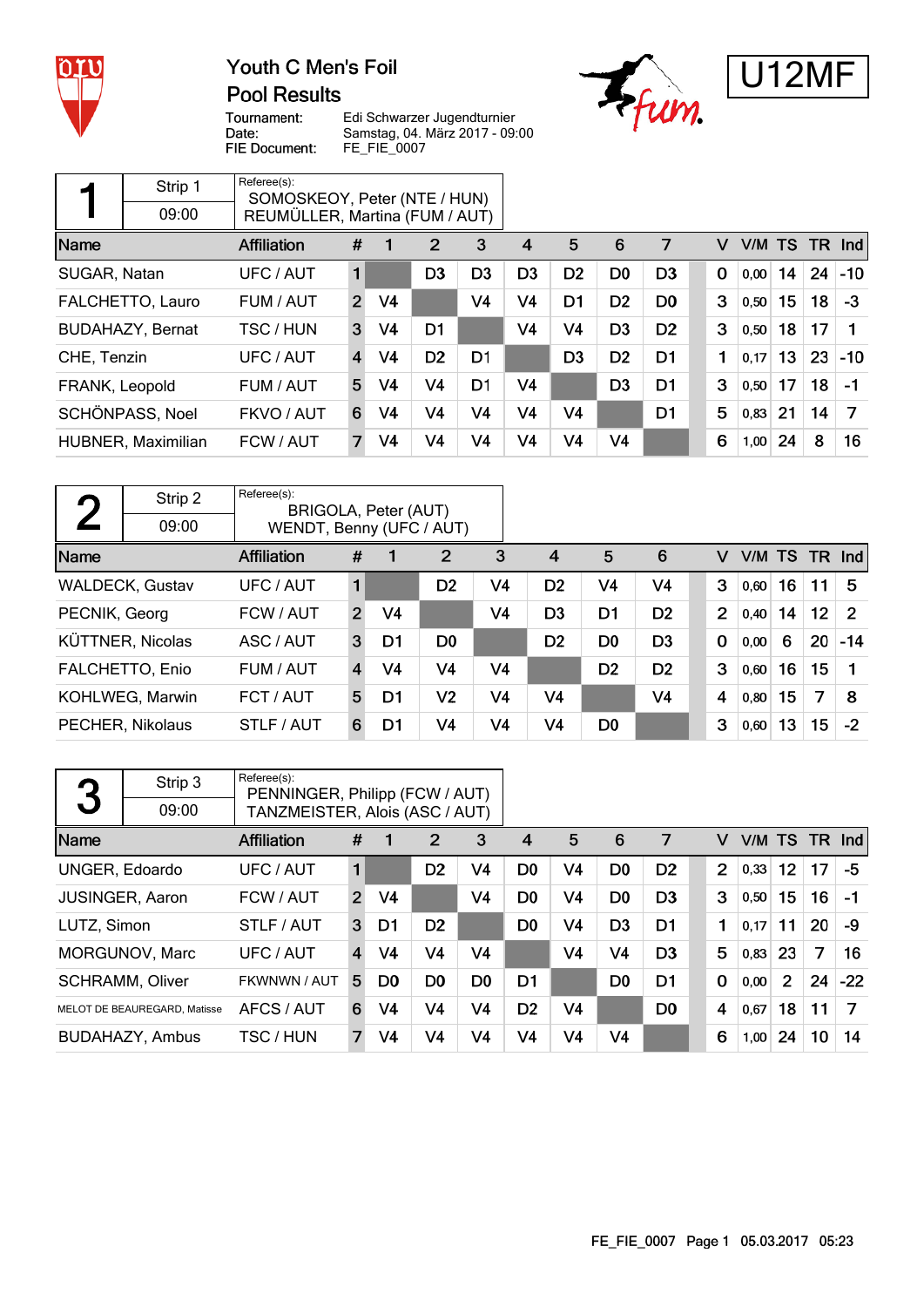

# Youth C Men's Foil Seeding for Round #2 - Pool

Tournament:<br>Date: FIE Document:





| Seed            | Name                         | Club          | Country    | IV              | V/M            | <b>TS</b>       | <b>TR</b>       | Ind   | <b>Notes</b> |
|-----------------|------------------------------|---------------|------------|-----------------|----------------|-----------------|-----------------|-------|--------------|
|                 |                              |               |            |                 |                |                 |                 |       |              |
|                 | HUBNER, Maximilian           | <b>FCW</b>    | AUT        | $\overline{6}$  | 1,00           | 24              | 8               | $+16$ | Advanced     |
| $\overline{2}$  | <b>BUDAHAZY, Ambus</b>       | <b>TSC</b>    | <b>HUN</b> | $6\phantom{1}6$ | 1,00           | 24              | 10              | $+14$ | Advanced     |
| 3               | <b>MORGUNOV, Marc</b>        | <b>UFC</b>    | AUT        | $\overline{5}$  | $ 0,83\rangle$ | 23              | 7               | $+16$ | Advanced     |
| 4               | SCHÖNPASS, Noel              | <b>FKVO</b>   | AUT        | 5               | 0,83           | 21              | 14              | $+7$  | Advanced     |
| $\overline{5}$  | KOHLWEG, Marwin              | <b>FCT</b>    | <b>AUT</b> | 4               | 0,80           | $\overline{15}$ | 7               | $+8$  | Advanced     |
| $\overline{6}$  | MELOT DE BEAUREGARD, Matisse | <b>AFCS</b>   | <b>AUT</b> | 4               | 0,67           | 18              | 11              | $+7$  | Advanced     |
| 7               | <b>WALDECK, Gustav</b>       | <b>UFC</b>    | <b>AUT</b> | 3               | 0.60           | 16              | $\overline{11}$ | $+5$  | Advanced     |
| $\overline{8}$  | <b>FALCHETTO, Enio</b>       | <b>FUM</b>    | AUT        | 3               | 0,60           | 16              | 15              | $+1$  | Advanced     |
| 9               | PECHER, Nikolaus             | <b>STLF</b>   | AUT        | 3               | 0.60           | 13              | 15              | -2    | Advanced     |
| 10              | <b>BUDAHAZY, Bernat</b>      | TSC           | <b>HUN</b> | 3               | 0,50           | 18              | 17              | $+1$  | Advanced     |
| 11              | <b>FRANK, Leopold</b>        | <b>FUM</b>    | AUT        | 3               | 0,50           | 17              | 18              | $-1$  | Advanced     |
| $\overline{12}$ | <b>JUSINGER, Aaron</b>       | <b>FCW</b>    | AUT        | 3               | 0.50           | 15              | 16              | -1    | Advanced     |
| $\overline{13}$ | FALCHETTO, Lauro             | <b>FUM</b>    | AUT        | 3               | 0,50           | 15              | 18              | $-3$  | Advanced     |
| $\overline{14}$ | PECNIK, Georg                | <b>FCW</b>    | <b>AUT</b> | 2               | 0,40           | 14              | 12              | $+2$  | Advanced     |
| $\overline{15}$ | <b>UNGER, Edoardo</b>        | <b>UFC</b>    | AUT        | $\overline{2}$  | 0.33           | 12              | 17              | -5    | Advanced     |
| $\overline{16}$ | LUTZ, Simon                  | <b>STLF</b>   | <b>AUT</b> |                 | 0, 17          | $\overline{11}$ | $\overline{20}$ | -9    | Advanced     |
| $\overline{17}$ | CHE, Tenzin                  | <b>UFC</b>    | AUT        |                 | 0,17           | 13              | 23              | -10   | Advanced     |
| $\overline{18}$ | SUGAR, Natan                 | <b>UFC</b>    | AUT        | $ 0\rangle$     | 0.00           | 14              | 24              | -10   | Advanced     |
| 19              | <b>KÜTTNER, Nicolas</b>      | <b>ASC</b>    | AUT        | 0               | 0,00           | 6               | 20              | $-14$ | Advanced     |
| 20              | <b>SCHRAMM, Oliver</b>       | <b>FKWNWN</b> | AUT        | 0               | 0.00           | $\overline{2}$  | 24              | -22   | Advanced     |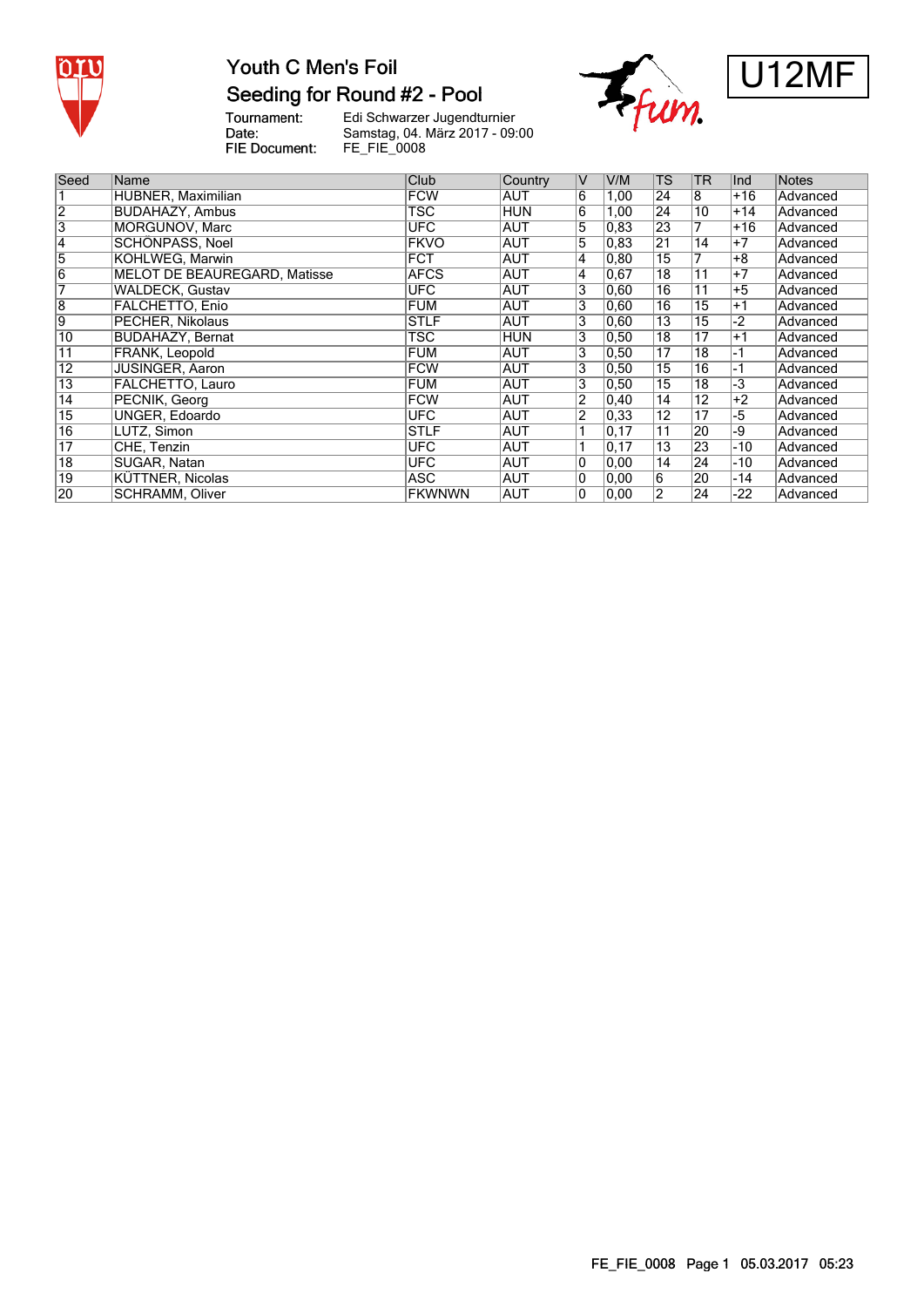

**Pool Results** 





Tournament: Date: FIE Document:

|             | Strip 1            | Referee(s):                  |                |                |                |    |                |                |                |      |    |    |                  |
|-------------|--------------------|------------------------------|----------------|----------------|----------------|----|----------------|----------------|----------------|------|----|----|------------------|
|             | 11:15              | SOMOSKEOY, Peter (NTE / HUN) |                |                |                |    |                |                |                |      |    |    |                  |
| Name        |                    | <b>Affiliation</b>           | #              |                | 2              | 3  | $\overline{4}$ | 5              | v              |      |    |    | $VM$ TS TR $Ind$ |
| LUTZ, Simon |                    | STLF / AUT                   | 1.             |                | V4             | V4 | D <sub>2</sub> | D1             | $\overline{2}$ | 0.50 | 11 | 14 | -3               |
|             | PECHER, Nikolaus   | STLF / AUT                   | $\overline{2}$ | D <sub>3</sub> |                | V4 | V <sub>4</sub> | D <sub>2</sub> | $\overline{2}$ | 0,50 | 13 | 12 |                  |
| CHE, Tenzin |                    | UFC / AUT                    | 3              | D <sub>3</sub> | D <sub>1</sub> |    | D1             | D1             | $\mathbf 0$    | 0,00 | 6  | 16 | $-10$            |
|             | FALCHETTO, Enio    | FUM / AUT                    |                | V4             | D3             | V4 |                | D <sub>2</sub> | $\overline{2}$ | 0,50 | 13 | 11 | $\mathcal{P}$    |
|             | HUBNER, Maximilian | FCW / AUT                    | 5              | V4             | V4             | V4 | V4             |                | 4              | 1,00 | 16 | 6  | 10               |

| $\Gamma$       | Strip 2                | Referee(s):              |                |                |                |                |                |                |             |           |    |    |                      |
|----------------|------------------------|--------------------------|----------------|----------------|----------------|----------------|----------------|----------------|-------------|-----------|----|----|----------------------|
|                | 11:15                  | WENDT, Benny (UFC / AUT) |                |                |                |                |                |                |             |           |    |    |                      |
| Name           |                        | <b>Affiliation</b>       | #              |                | 2              | 3              | $\overline{4}$ | 5              | v           | V/M TS TR |    |    | $\lfloor nd \rfloor$ |
|                | <b>BUDAHAZY, Ambus</b> | TSC / HUN                |                |                | V4             | V4             | V4             | D1             | 3           | 0,75      | 13 | 8  | 5                    |
|                | UNGER, Edoardo         | UFC / AUT                | $\overline{2}$ | D1             |                | D <sub>0</sub> | D <sub>0</sub> | D <sub>0</sub> | $\mathbf 0$ | 0,00      |    | 16 | $-15$                |
|                | WALDECK, Gustav        | UFC / AUT                | 3              | D <sub>3</sub> | V4             |                | D <sub>2</sub> | D <sub>2</sub> | 1           | 0,25      | 11 | 12 | -1                   |
| FRANK, Leopold |                        | FUM / AUT                | 4              | D <sub>0</sub> | V4             | V <sub>4</sub> |                | D <sub>2</sub> | 2           | 0,50      | 10 | 10 | $\Omega$             |
| SUGAR, Natan   |                        | UFC / AUT                | 5              | V4             | V <sub>4</sub> | V <sub>4</sub> | V4             |                | 4           | 1,00      | 16 | 5  | 11                   |

|               | Strip 3                      | Referee(s):                      |                |                |                |    |                |                |                |               |    |                 |          |
|---------------|------------------------------|----------------------------------|----------------|----------------|----------------|----|----------------|----------------|----------------|---------------|----|-----------------|----------|
| 3             | 11:15                        | FEICHTINGER, Robert (FKVO / AUT) |                |                |                |    |                |                |                |               |    |                 |          |
| Name          |                              | <b>Affiliation</b>               | #              | 1              | $\overline{2}$ | 3  | 4              | 5              | v              | V/M TS TR Ind |    |                 |          |
|               | <b>BUDAHAZY, Bernat</b>      | TSC / HUN                        |                |                | V4             | V4 | D <sub>2</sub> | D1             | $\overline{2}$ | 0,50          | 11 | 12 <sup>°</sup> | -1       |
| PECNIK, Georg |                              | FCW / AUT                        | $\overline{2}$ | D1             |                | V4 | V4             | D1             | $\overline{2}$ | 0,50          | 10 | 12 <sup>2</sup> | $-2$     |
|               | <b>KÜTTNER, Nicolas</b>      | ASC / AUT                        | 3              | D <sub>3</sub> | D <sub>2</sub> |    | D <sub>2</sub> | D1             | $\bf{0}$       | 0,00          | 8  | 16              | -8       |
|               | MELOT DE BEAUREGARD, Matisse | AFCS / AUT                       | 4              | V4             | D <sub>2</sub> | V4 |                | D <sub>2</sub> | $\overline{2}$ | 0,50          | 12 | 12              | $\Omega$ |
|               | MORGUNOV, Marc               | UFC / AUT                        | 5              | V4             | V <sub>4</sub> | V4 | V4             |                | 4              | 1,00          | 16 | 5               | 11       |

|      | Strip 4                | Referee(s):                    |                |                |                |    |                |                |                |      |    |               |       |
|------|------------------------|--------------------------------|----------------|----------------|----------------|----|----------------|----------------|----------------|------|----|---------------|-------|
|      | 11:15                  | PENNINGER, Philipp (FCW / AUT) |                |                |                |    |                |                |                |      |    |               |       |
| Name |                        | <b>Affiliation</b>             | #              | 1              | 2              | 3  | 4              | 5              | v              |      |    | V/M TS TR Ind |       |
|      | FALCHETTO, Lauro       | FUM / AUT                      |                |                | D0             | V4 | V <sub>4</sub> | V4             | 3              | 0,75 | 12 | 8             | 4     |
|      | KOHLWEG, Marwin        | FCT / AUT                      | $\overline{2}$ | V4             |                | V4 | V4             | V4             | 4              | 1,00 | 16 | 3             | 13    |
|      | <b>SCHRAMM, Oliver</b> | FKWNWN / AUT                   | 3              | D <sub>0</sub> | D <sub>0</sub> |    | D <sub>0</sub> | D <sub>0</sub> | $\mathbf 0$    | 0,00 | 0  | 16            | $-16$ |
|      | <b>JUSINGER, Aaron</b> | FCW / AUT                      |                | D <sub>2</sub> | D0             | V4 |                | D <sub>1</sub> | 1              | 0,25 | 7  | 12            | -5    |
|      | SCHÖNPASS, Noel        | FKVO / AUT                     | 5              | D <sub>2</sub> | D <sub>3</sub> | V4 | V <sub>4</sub> |                | $\overline{2}$ | 0,50 | 13 | 9             | 4     |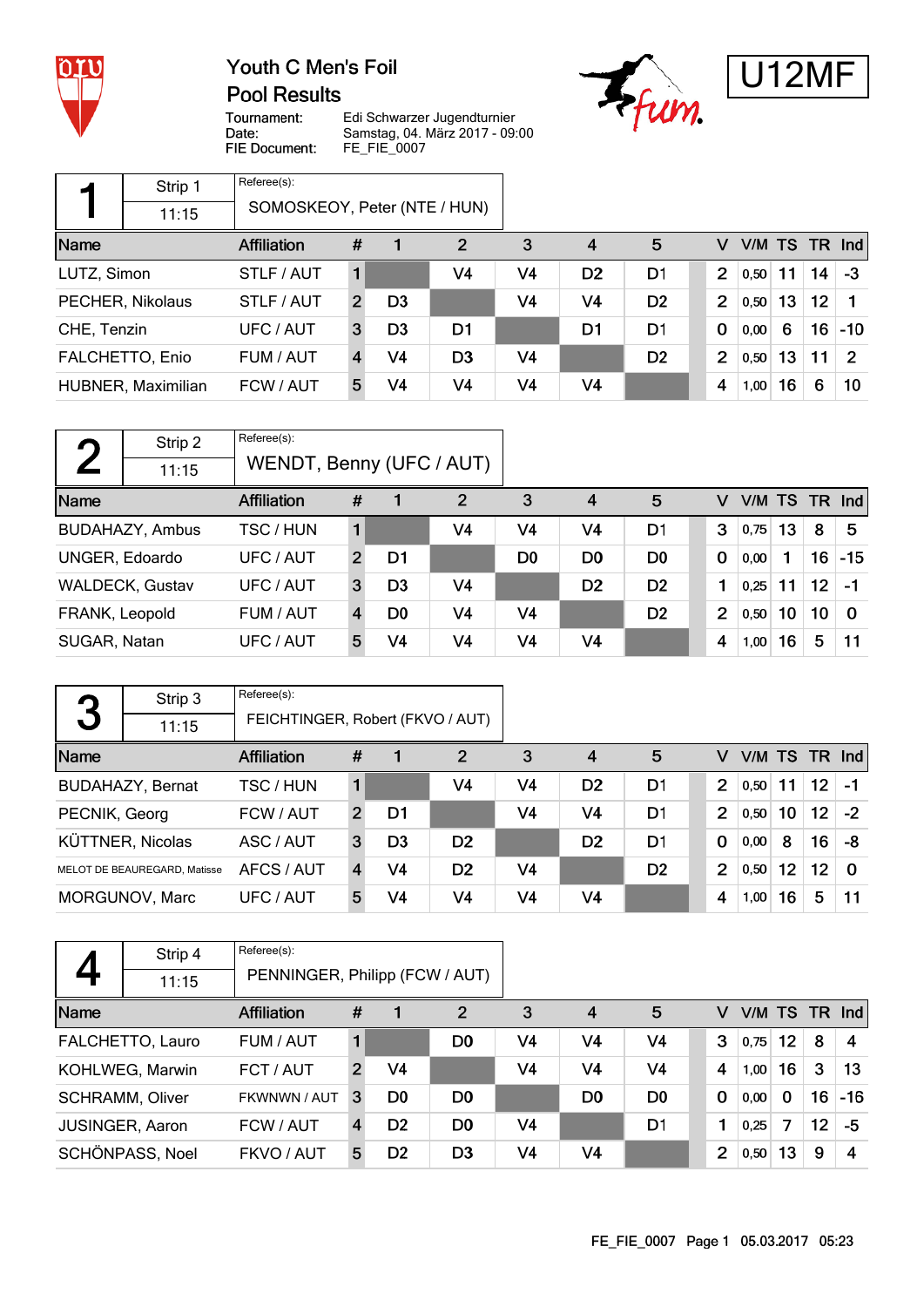

# Youth C Men's Foil Seeding for Round #3 - DE

Tournament:<br>Date: FIE Document:





| Seed            | Name                                | Club          | Country    | IV             | V/M            | <b>TS</b>       | <b>TR</b>       | Ind   | <b>Notes</b> |
|-----------------|-------------------------------------|---------------|------------|----------------|----------------|-----------------|-----------------|-------|--------------|
|                 | HUBNER, Maximilian                  | <b>FCW</b>    | <b>AUT</b> | 10             | 1,00           | 40              | 14              | +26   | Advanced     |
| $\overline{2}$  | MORGUNOV, Marc                      | UFC.          | <b>AUT</b> | Ι9             | 0,90           | 39              | $\overline{12}$ | +27   | Advanced     |
| 3               | <b>BUDAHAZY, Ambus</b>              | <b>TSC</b>    | <b>HUN</b> | 9              | 0,90           | 37              | $\overline{18}$ | $+19$ | Advanced     |
| $\overline{4}$  | <b>KOHLWEG, Marwin</b>              | <b>FCT</b>    | AUT        | 8              | 0.89           | 31              | 10              | +21   | Advanced     |
| $\overline{5}$  | SCHÖNPASS, Noel                     | <b>FKVO</b>   | <b>AUT</b> |                | 0,70           | $\overline{34}$ | 23              | $+11$ | Advanced     |
| $\overline{6}$  | <b>MELOT DE BEAUREGARD, Matisse</b> | <b>AFCS</b>   | <b>AUT</b> | 6              | 0,60           | 30              | $\overline{23}$ | $+7$  | Advanced     |
| 7               | FALCHETTO, Lauro                    | <b>FUM</b>    | <b>AUT</b> | 6              | 0.60           | $\overline{27}$ | 26              | $+1$  | Advanced     |
| $\overline{8}$  | <b>FALCHETTO, Enio</b>              | <b>FUM</b>    | AUT        | 5              | 0, 56          | 29              | 26              | $+3$  | Advanced     |
| 9               | PECHER, Nikolaus                    | <b>STLF</b>   | AUT        | 5              | 0.56           | 26              | 27              | -1    | Advanced     |
| 10              | <b>BUDAHAZY, Bernat</b>             | <b>TSC</b>    | HUN        | 5              | 0,50           | 29              | 29              | 0     | Advanced     |
| $\overline{11}$ | <b>FRANK, Leopold</b>               | <b>FUM</b>    | AUT        | 5              | 0,50           | 27              | 28              | -1    | Advanced     |
| $\overline{12}$ | <b>WALDECK, Gustav</b>              | <b>UFC</b>    | AUT        | 4              | 0.44           | $\overline{27}$ | 23              | $+4$  | Advanced     |
| $\overline{13}$ | PECNIK, Georg                       | <b>FCW</b>    | AUT        | 4              | 0.44           | 24              | 24              | 0     | Advanced     |
| 14              | <b>SUGAR, Natan</b>                 | <b>UFC</b>    | <b>AUT</b> | $\overline{4}$ | 0,40           | 30              | 29              | $+1$  | Advanced     |
| $\overline{15}$ | JUSINGER, Aaron                     | <b>FCW</b>    | <b>AUT</b> | 4              | 0.40           | $\overline{22}$ | 28              | -6    | Advanced     |
| 16              | LUTZ, Simon                         | <b>STLF</b>   | <b>AUT</b> | 3              | 0.30           | $\overline{22}$ | $\overline{34}$ | -12   | Advanced     |
| $\overline{17}$ | UNGER, Edoardo                      | <b>UFC</b>    | <b>AUT</b> | 2              | $ 0,20\rangle$ | 13              | 33              | -20   | Eliminated   |
| $\overline{18}$ | CHE, Tenzin                         | <b>UFC</b>    | <b>AUT</b> |                | $ 0,10\rangle$ | 19              | 39              | -20   | Eliminated   |
| 19              | KÜTTNER, Nicolas                    | ASC           | <b>AUT</b> | 10             | 0,00           | 14              | 36              | -22   | Eliminated   |
| 20              | <b>SCHRAMM, Oliver</b>              | <b>FKWNWN</b> | <b>AUT</b> | $\overline{0}$ | 0.00           | $\overline{2}$  | 40              | -38   | Eliminated   |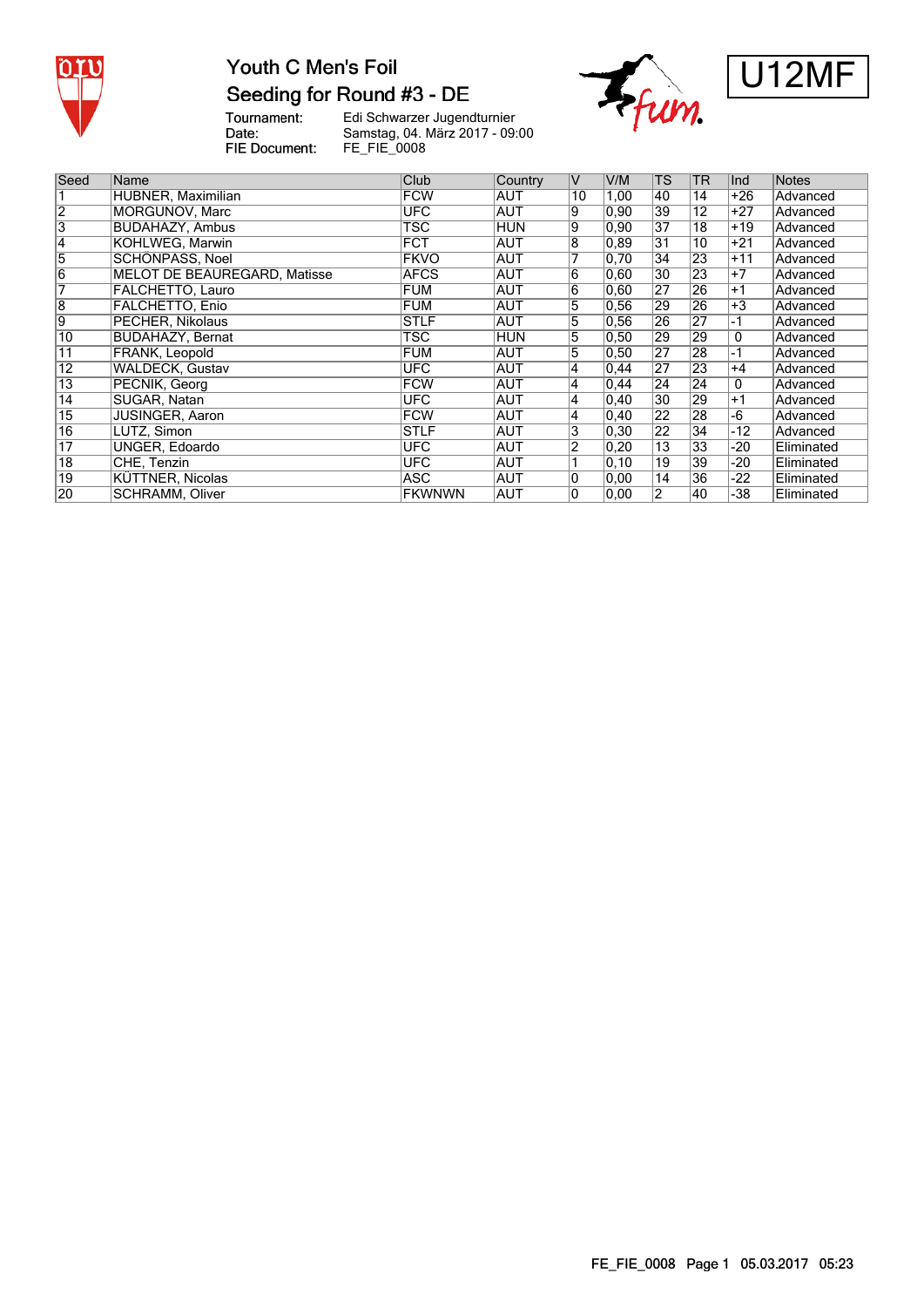#### Youth C Men's Foil - Round #3 - DE (Table of 16)

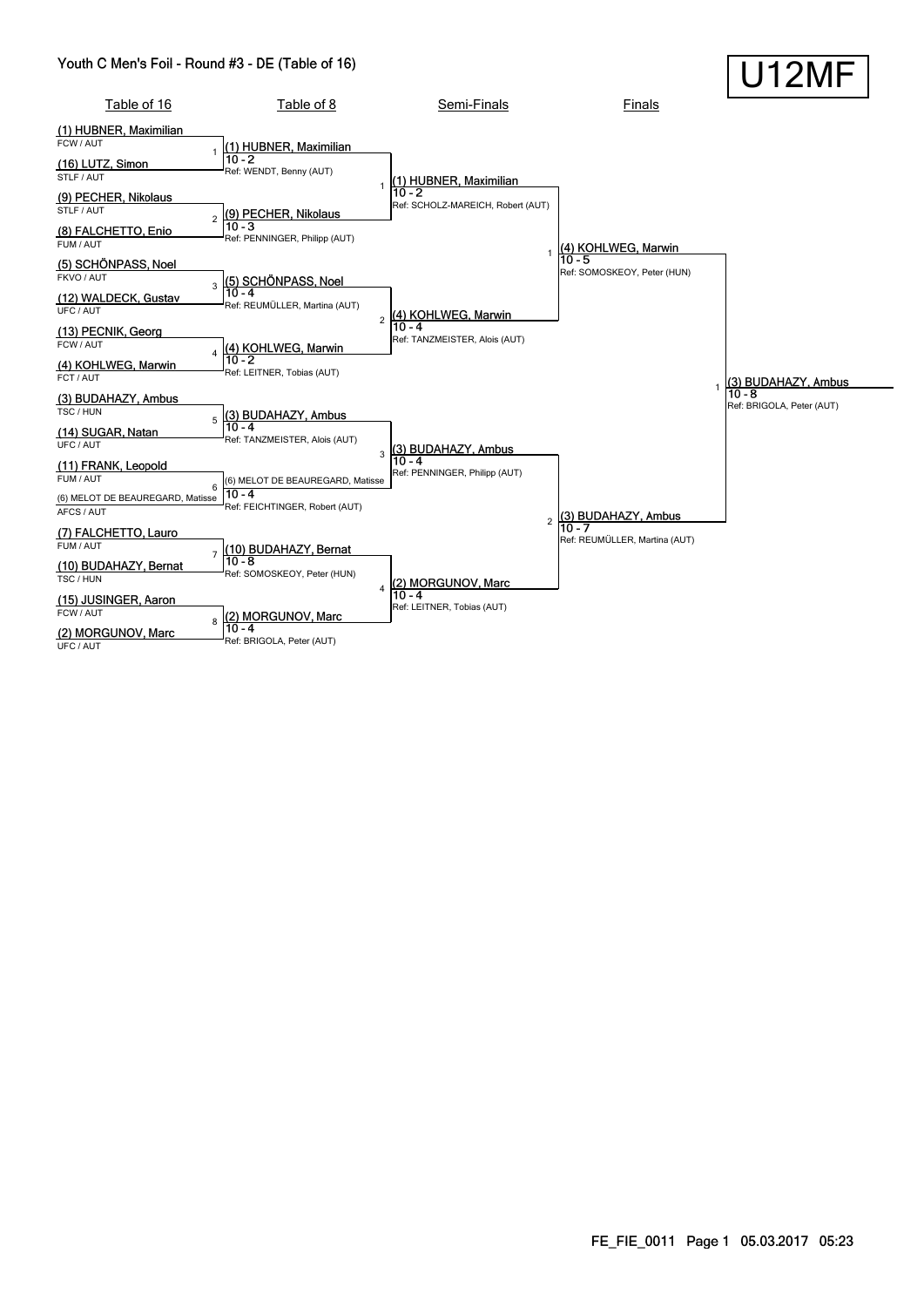

**Final Ranking** 

Tournament:<br>Date: FIE Document:





| Place                   | Name                                | Country    | <b>Birthdate</b> |
|-------------------------|-------------------------------------|------------|------------------|
|                         | <b>BUDAHAZY, Ambus</b>              | HUN        | 11.10.2005       |
| $\overline{2}$          | KOHLWEG, Marwin                     | <b>AUT</b> | 01.09.2005       |
| $\overline{3T}$         | HUBNER, Maximilian                  | <b>AUT</b> | 16.03.2006       |
| $\overline{3T}$         | MORGUNOV, Marc                      | <b>AUT</b> | 23.01.2005       |
| 5                       | <b>SCHÖNPASS, Noel</b>              | <b>AUT</b> | 19.08.2005       |
| $\overline{6}$          | <b>MELOT DE BEAUREGARD, Matisse</b> | <b>AUT</b> | 05.07.2006       |
|                         | PECHER, Nikolaus                    | AUT        | 27.09.2005       |
| $\overline{\mathbf{8}}$ | <b>BUDAHAZY, Bernat</b>             | <b>HUN</b> | 11.10.2005       |
| 9                       | FALCHETTO, Lauro                    | AUT        | 01.06.2008       |
| 10                      | <b>FALCHETTO, Enio</b>              | <b>AUT</b> | 01.06.2007       |
| $\overline{11}$         | FRANK, Leopold                      | <b>AUT</b> | 16.06.2005       |
| $\overline{12}$         | <b>WALDECK, Gustav</b>              | <b>AUT</b> | 22.09.2005       |
| $\overline{13}$         | PECNIK, Georg                       | <b>AUT</b> | 24.05.2006       |
| $\overline{14}$         | SUGAR, Natan                        | <b>AUT</b> | 12.04.2006       |
| $\overline{15}$         | <b>JUSINGER, Aaron</b>              | <b>AUT</b> | 24.02.2005       |
| 16                      | LUTZ, Simon                         | AUT        | 22.03.2005       |
| $\overline{17}$         | <b>UNGER, Edoardo</b>               | <b>AUT</b> | 03.12.2006       |
| $\overline{18}$         | CHE, Tenzin                         | AUT        | 26.10.2006       |
| $\overline{19}$         | <b>KÜTTNER, Nicolas</b>             | <b>AUT</b> | 18.12.2007       |
| 20                      | <b>SCHRAMM, Oliver</b>              | <b>AUT</b> | 12.07.2008       |